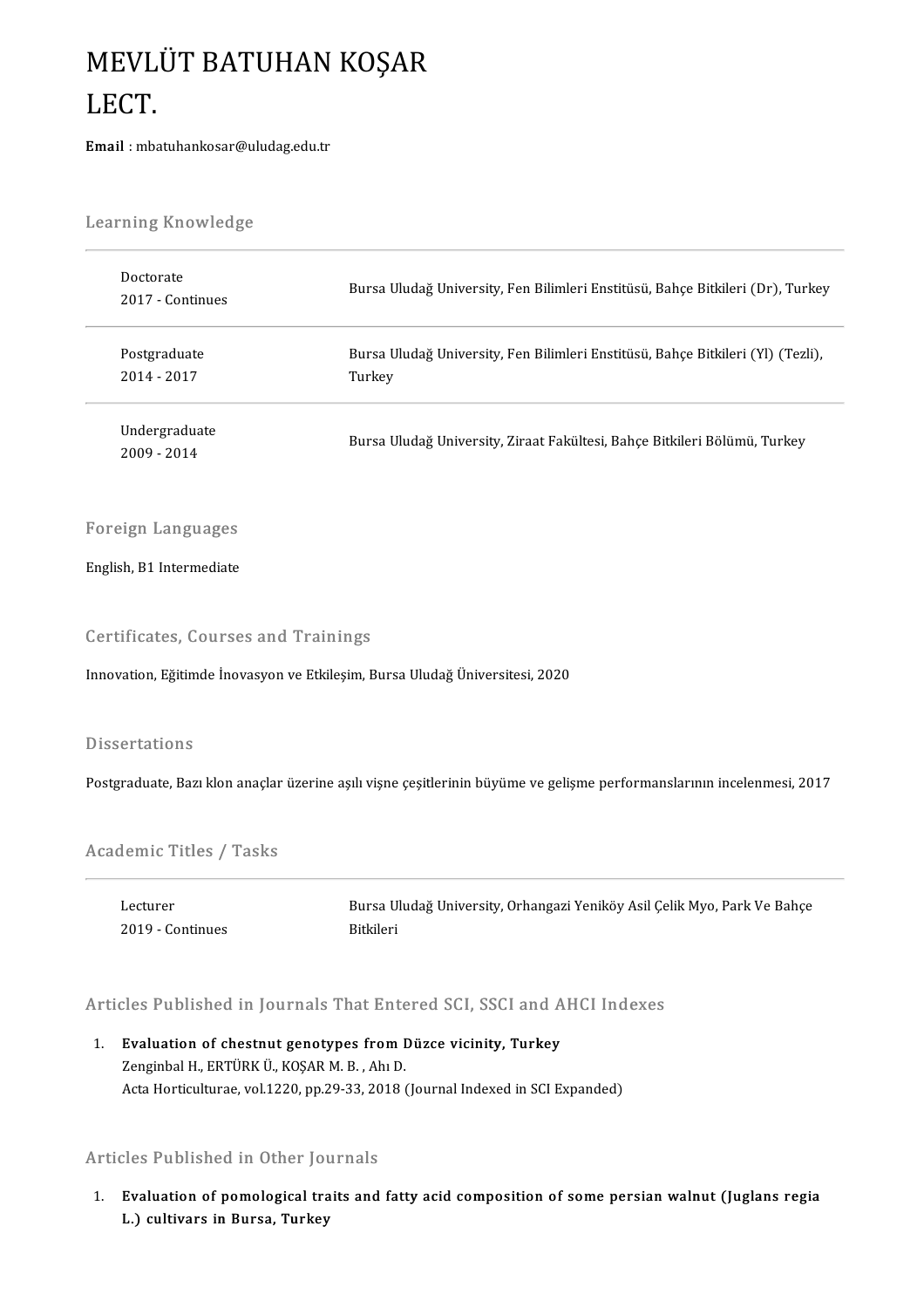ERTÜRKÜ.,YÜCEL S.,KoşarD.A. ,KOŞARM.B. ,AkturkH. Journal of Nuts, vol.11, no.2, pp.109-117, 2020 (Refereed Journals of Other Institutions)

Refereed Congress / Symposium Publications in Proceedings

Refereed Congress / Symposium Publications in Proceedings<br>1. EARLY PERFORMANCE OF TWO SOUR CHERRY CULTIVARS GRAFTED ON CLONAL ROOTSTOCKS KOSA SONGKOSS / C<br>EARLY PERFORMAN<br>Koşar M. B. , Ertürk Ü.<br>INTERNATIONAL CON EARLY PERFORMANCE OF TWO SOUR CHERRY CULTIVARS GRAFTED ON CLONAL ROOTSTOCKS<br>Koşar M. B. , Ertürk Ü.<br>INTERNATIONAL CONFERENCE ON AGRICULTURAL SCIENCE AND BUSINESS – 2018, Stara Zagora, Bulgaria, 10 -<br>12 May 2018, pp.58 Koşar M. B. , Ertürk İ<br>INTERNATIONAL CO<br>12 May 2018, pp.58

## 12 May 2018, pp.58<br>Academic and Administrative Experience

|             | demic and Administrative Experience        |                                                                                       |
|-------------|--------------------------------------------|---------------------------------------------------------------------------------------|
| 2020 - 2021 | Assistant Director of<br>Vocational School | Bursa Uludağ University, Orhangazi Yeniköy Asil Çelik Myo, Park Ve<br>Bahce Bitkileri |

## Courses

| Courses                                                                                   |
|-------------------------------------------------------------------------------------------|
| FİDANLIK TESİSİ VE YÖNETİMİ, Associate Degree, 2021 - 2022                                |
| MESLEK ETİĞİ, Associate Degree, 2021 - 2022                                               |
| FİDANLIK TESİSİ VE YÖNETİMİ, Associate Degree, 2019 - 2020, 2020 - 2021, 2021 - 2022      |
| ARAŞTIRMA YÖNTEM ve TEKNİKLERİ, Associate Degree, 2021 - 2022                             |
| BİTKİ YETİŞTİRME ORTAMLARI, Associate Degree, 2020 - 2021, 2021 - 2022                    |
| BİTKİ YETİŞTİRME ORTAMLARI, Associate Degree, 2020 - 2021, 2021 - 2022                    |
| BİTKİ BESLEME VE GÜBRELEME, Associate Degree, 2020 - 2021, 2021 - 2022                    |
| BİTKİ TANIMA II, Associate Degree, 2019 - 2020, 2020 - 2021, 2021 - 2022                  |
| BİTKİ TANIMA I, Associate Degree, 2019 - 2020, 2020 - 2021, 2021 - 2022                   |
| SÜS BİTKİLERİ HASTALIKLARI, Associate Degree, 2021 - 2022                                 |
| SERALARDA SEBZE YETİŞTİRİCİLİĞİ, Associate Degree, 2021 - 2022                            |
| SÜS BİTKİLERİ ÜRETİM TEKNİKLERİ, Associate Degree, 2019 - 2020, 2020 - 2021, 2021 - 2022  |
| İÇ MEKAN SÜS BİTKİLERİ YETİŞTİRİCİLİĞİ, Associate Degree, 2021 - 2022                     |
| MESLEK ETİĞİ, Associate Degree, 2020 - 2021                                               |
| KESME ÇİÇEK YETİŞTİRİCİLİĞİ, Associate Degree, 2021 - 2022                                |
| İÇ MEKAN TASARIMI BİTKİLERİ KULLANMA İLKELERİ, Associate Degree, 2019 - 2020, 2020 - 2021 |
| KESME ÇİÇEK YETİŞTİRİCİLİĞİ. II, Associate Degree, 2020 - 2021                            |
| SERALARDA SEBZE YETİŞTİRİCİLİĞİ, Associate Degree, 2020 - 2021                            |
| SÜS BİTKİLERİ HASTALIKLARI VE KONTROLÜ, Associate Degree, 2019 - 2020, 2020 - 2021        |
| KESME ÇİÇEK YETİŞTİRİCİLİĞİ I, Associate Degree, 2020 - 2021                              |
| BİTKİ TANIMA III, Associate Degree, 2019 - 2020, 2020 - 2021                              |
| SÜS BİTKİLERİ YETİŞTİRİCİLİĞİ, Associate Degree, 2019 - 2020                              |
| PEYZAJ EKOLOJISI, Associate Degree, 2019 - 2020                                           |
| KESME ÇİÇEKÇİLİK, Associate Degree, 2019 - 2020                                           |
| BOTANİK, Associate Degree, 2019 - 2020                                                    |
| TOPRAK BİLGİSİ VE GÜBRELEME, Associate Degree, 2019 - 2020                                |